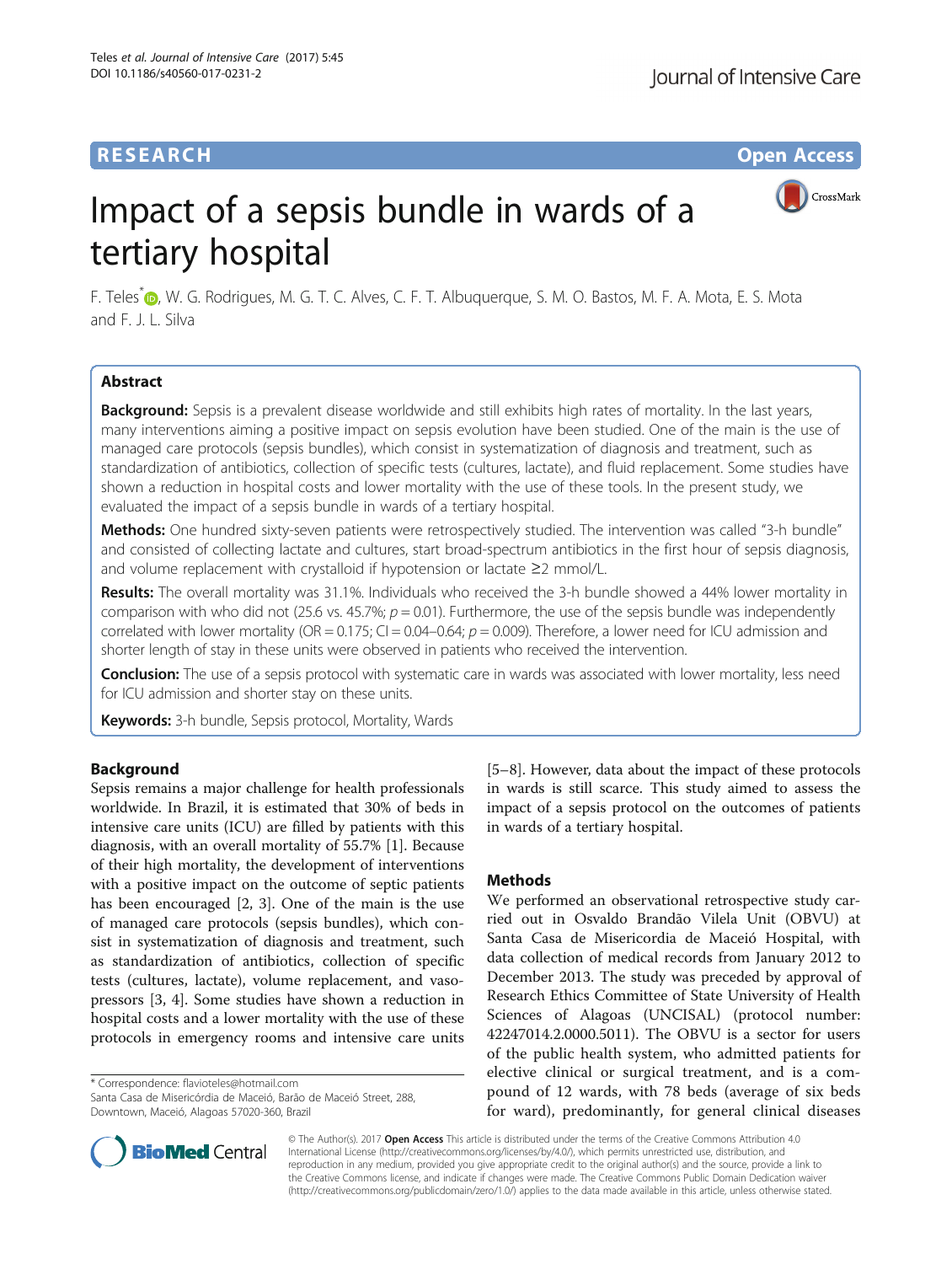(90%), but also receive patients from oncology, general surgery, and orthopedics. OBVU has as support for critical patients one general ICU with 10 beds, one neurological ICU with 10 beds, and two cardiac ICUs (10 beds each). Individuals over 18 years old and diagnosed with sepsis were included. Sepsis was defined as the presence of infection, together with systemic inflammatory response. When followed by organ dysfunction or hemodynamic instability, the diagnosis of severe sepsis and septic shock were established, respectively [[9\]](#page-4-0). Patients who had no sufficient clinical or laboratory data for analysis were excluded, as well as patients who received an incomplete 3-h bundle. The following variables were assessed: age, sex, length of stay, Charlson comorbidity index, severity score Acute Physiology and Chronic Health Evaluation (APACHE) II, medical specialty responsible for hospitalization, need for ICU, length of stay in ICU, results of cultures, death, and the possible source of infection. Abdominal sepsis was based on clinical history and examination by ultrasound, CT, or analysis of peritoneal fluid (cell count and culture). Pulmonary sepsis was based on a history of productive cough or change in sputum characteristics in patients with chronic lung disease and x-ray or chest CT scan. Comorbidities that are part of the APACHE II were defined as follows: cirrhosis by the presence of signs of chronic liver (ascites, spiders veins, gynecomastia, palmar erythema) and compatible laboratory findings (bilirubin, prothrombin time, albumin); heart failure based on clinical parameters such as jugular swelling, palpable liver, pulmonary edema, or echocardiogram findings; chronic obstructive pulmonary disease (Tiffeneau index <70%) and chronic kidney disease by a creatinine clearance <15 ml/min/1.73 m<sup>2</sup> (CKD-EPI); or patients on chronic dialysis. Sepsis was considered community acquired when diagnosed up to 72 h of hospital admission and hospital acquired after this. The sepsis protocol was implemented in December 2011 and called "3-h bundle". It consisted of (1) lactate and cultures collection (blood, urine, and catheter tip based on clinical suspicion), (2) early broad-spectrum antibiotics in the first hour of sepsis diagnosis, based on hospital infection commission recommendations [[3\]](#page-4-0), and (3) rapid volume replacement with crystalloid (saline 0.9%) in the event of hypotension (MAP <65 mmHg) or lactate ≥2 mmol/L in a fixed volume of 30 ml/kg bolus by peripheral venous access. A central catheter was indicated for norepinephrine infusion in patients who maintained hypotension despite the aforementioned volume expansion. Central venous pressure was not measured routinely, neither volume expansion based on this parameter. Patients requiring vasoactive drugs, in respiratory distress or with decreased level of consciousness, were transferred to ICU.

Numerical variables were expressed as mean ± standard deviation (SD) or median with interquartile range, after the Kolmogorov-Smirnov normality test. The associations between continuous variables were measured by the Student  $t$  test and by chi-square test for categorical variables. Some variables were compared according to mortality or receiving of 3-h bundle. All patients included in the 3-h bundle group received the complete intervention (lactate and cultures collection, antibiotics, and volume replacement). The variables that correlated with mortality in univariate analysis had their risk adjusted by logistic regression (see the "[Methods](#page-0-0)" section). The significance level of  $p < 0.05$  and 95% confidence interval were adopted. All statistical analysis was performed using the Statistical Package for the Social Sciences software (SPSS version 20).

## Results

Two hundred nine medical charts were analyzed, and 167 met the inclusion criteria. The general data of the sample are shown in Table [1.](#page-2-0) In relation to demographic data, mean age was  $51.52 \pm 20.29$  years and 98 (58.7%) female. The average length of stay was  $27.43 \pm 19.36$  days. The mean Charlson comorbidity index was  $3.07 \pm 2.47$ , and APACHE II was 10.94 ± 5.45. Patients were hospitalized for various specialties: internal medicine with 119 (71.2%) cases, general surgery 15 (9%), hematology 10 (6%), oncology 10 (6%), nephrology 6 (3.6%), cardiology 4 (2.4%), and orthopedics 3 (1.8%). Regarding the type of sepsis, 91 (54.5%) patients presented community acquired, while 76 (45.5%) nosocomial sepsis. Sepsis classification was as follows: 106 (63.5%) uncomplicated sepsis, 56 (33.5%) severe sepsis, and 5 (3.0%) with septic shock. The possible source of infection was 56 (33.5%) pulmonary, 36 (21.6%) abdominal, 27 (16.2%) urinary, 20 (12%) soft tissue, 5 (3%) wound, 1 (0.6%) central venous catheter, 10 (6%) more than one source, and 12 (7.2%) indeterminate. According to the sepsis bundle, 121 patients (72.5%) received 3-h package and the results of blood cultures were negative in 134 (80.2%) of the samples. The cultures were positive for gram-positive microorganisms in 13 (7.8%) cases and gram negative in 10 (5.9%). The most frequent agents identified were Staphylococcus aureus in 9 patients (39.1%) and Escherichia coli in 3 cases (13%). Other agents have been identified in only one culture (4.3%) each. The average lactate at diagnosis was  $1.4 \pm 0.78$  mmol/L. There was admission to ICU in 32 patients (19.2%). The mean ICU stay was  $6.53 \pm 6.36$  days. The overall mortality was  $31.1\%$  (52 patients), being higher in more severe forms of sepsis (50% in severe sepsis and 40% in septic shock versus 20.8% in uncomplicated sepsis;  $p = 0.001$ ). Assessing the variables according to the occurrence of death (Table [2](#page-2-0)), we observed that more patients received the 3-h bundle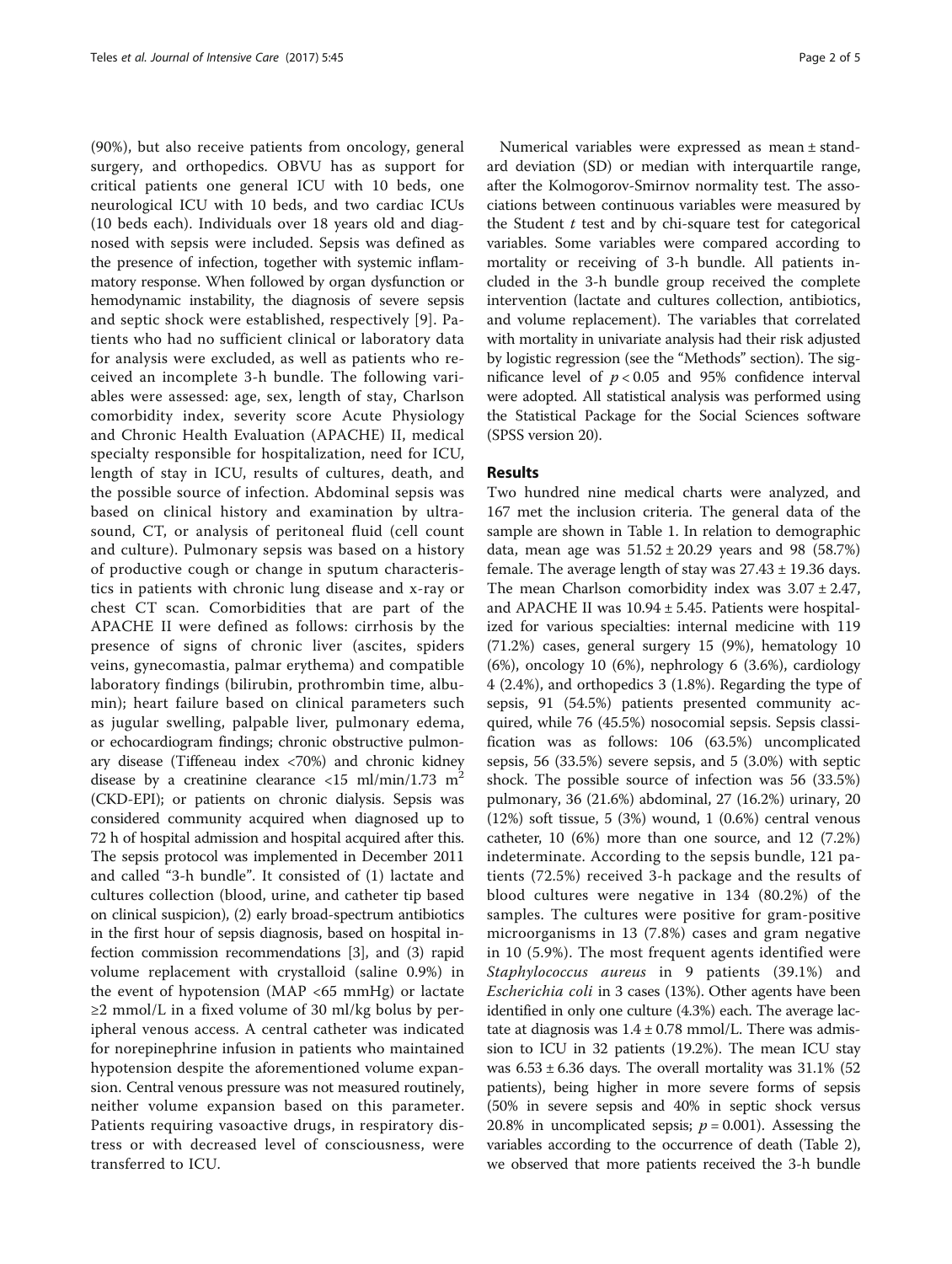<span id="page-2-0"></span>**Table 1** General data of the sample  $(n = 167)$ 

| Variables             | Results           |
|-----------------------|-------------------|
| Age (years)           | $51.52 \pm 20.29$ |
| Female                | 98 (58.7%)        |
| Charlson              | $3.07 \pm 2.47$   |
| <b>APACHE II</b>      | $10.94 \pm 5.45$  |
| Type of ward          |                   |
| Medical clinic        | 119 (71.2%)       |
| General surgery       | 15 (9%)           |
| Hematology            | 10 (6%)           |
| Oncology              | 10 (6%)           |
| Nephrology            | 6(3.6%)           |
| Cardiology            | 4(2.4%)           |
| Orthopedics           | 3 (1.8%)          |
| Nosocomial sepsis     | 76 (45.5%)        |
| Sepsis classification |                   |
| Sepsis                | 106 (63.5%)       |
| Severe sepsis         | 56 (33.5%)        |
| Septic shock          | 5 (3.0%)          |
| Sepsis origin         |                   |
| Lung                  | 56 (33.5%)        |
| Abdominal             | 36 (21.6%)        |
| Urinary tract         | 27 (16.2%)        |
| Soft tissue           | 20 (12%)          |
| Surgical wound        | 5 (3%)            |
| Catheter              | $1(0.6\%)$        |
| Unknown               | 12 (7.2%)         |
| 3-h bundle            | 121 (72.5%)       |
| <b>Blood cultures</b> |                   |
| Negative              | 134 (80.2%)       |
| Gram positive         | 13 (7.8%)         |
| Gram negative         | 10 (5.9%)         |
| Length of stay (days) | $27.43 \pm 19.36$ |
| Management in ICU     | 32 (19.2%)        |
| Death                 | 52 (31.1%)        |

Results expressed as mean ± standard deviation or absolute number and percentage

on survivor group (78.3 versus 59.6% of non-survivors;  $p = 0.013$ ). There was a higher frequency of severe sepsis in non-survivor group (53.8 versus 24.3% in survivors;  $p = 0.001$ ). Table [3](#page-3-0) shows the distribution of the variables according to the use of 3-h bundle. A lower mortality was observed in patients who undergone the sepsis protocol (25.6 versus 45.7% without sepsis protocol;  $p = 0.013$ ) and shorter length of stay in ICU (9.0  $\pm$  5.90 versus  $4.6 \pm 6.20$  days;  $p < 0.0001$ ). There was a tendency to greater frequency of ICU admissions in patients who did not receive the bundle (28.3 versus 15.8%;  $p = 0.06$ ).

Variables Survivors ( $n = 115$ ) Non-survivors ( $n = 52$ ) p Age (years)  $49.14 \pm 20.44$   $56.76 \pm 19.11$  0.02 Female 71 (61.7%) 27 (51.9%) 0.23 Nosocomial sepsis 49 (42.6%) 27 (51.9%) 0.26 Sepsis classification 0.001 Sepsis 84 (73.0%) 22 (42.3%) Severe sepsis 28 (24.3%) 28 (53.8%) Septic shock 3 (2.6%) 2 (3.8%) Sepsis origin 0.65 Lung 39 (33.9%) 17 (32.7%) Abdominal 22 (19.1%) 14 (26.9%) Urinary tract 20 (17.4%) 7 (13.5%) Soft tissue 12 (10.4%) 8 (15.4%) Surgical wound 3 (2.6%) 2 (3.8%) Catheter 1 (0.9%) Unknown 9 (7.8%) 3 (5.8%) 3-h bundle 90 (78.3%) 31 (59.6%) 0.01 APACHE II 10.45  $\pm$  5.16 12.37  $\pm$  6.09 0.04 CHARLSON  $2.71 \pm 2.31$   $3.88 \pm 2.64$  0.004 Lactate 1.38 + 0.81 1.59 + 0.64 0.10 ICU management 11 (9.7%) 21 (40.4%) 0.0001

|  | Table 2 Distribution of variables according to mortality |  |  |  |  |  |
|--|----------------------------------------------------------|--|--|--|--|--|
|--|----------------------------------------------------------|--|--|--|--|--|

Results expressed in absolute number and percentage. APACHE acute physiology and chronic health evaluation

In the logistic regression model (Table [4\)](#page-3-0), the only risk factor independently correlated with mortality was the use of 3-h package (OR = 0.175, CI = 0.047 to 0.646,  $p = 0.009$ ). Other variables tested (age, Charlson comorbidity index, APACHE II, and severity of sepsis) had no independent correlation with death.

# **Discussion**

Our study evaluated patients in wards, most with uncomplicated sepsis and with a mean APACHE II score of 10.9. However, the overall mortality (31.1%) was considered high for this APACHE II level. One plausible explanation for this finding was the profile of our sample. Almost 45.5% of the patients had nosocomial sepsis, 33.5% severe sepsis, the main source of infection was pulmonary (33.5%) followed by abdominal (21%), 25% did not receive a timely intervention (3-h sepsis bundle), and patients were treated in a public health system unit of a low-income country.

The main finding of our study was a 44% reduction in mortality in those who received the 3-h sepsis bundle. Moreover, this intervention was independently associated with survival. We also observed a reduction in ICU admission, as well as a shorter length of stay on these units in patients receiving a 3-h package in wards. Since the publication of the first Surviving Sepsis Campaign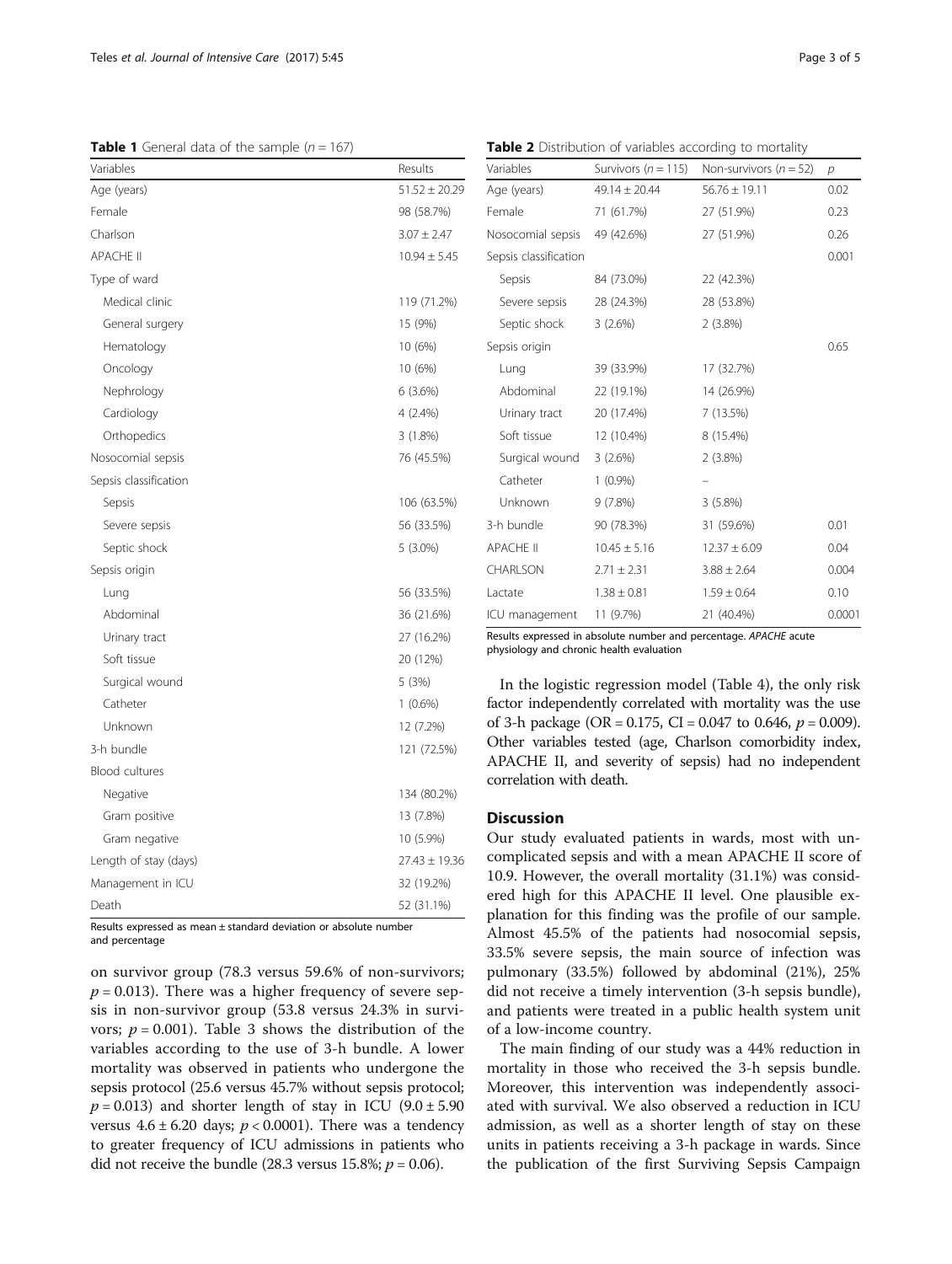<span id="page-3-0"></span>Table 3 Distribution of variables according to the use of 3-h bundle

| Variables               | Bundle $(n = 121)$ | No bundle $(n = 46)$ | $\mathcal{D}$ |
|-------------------------|--------------------|----------------------|---------------|
| Age (years)             | $53.19 \pm 20.50$  | $47.13 \pm 19.25$    | 0.08          |
| Female                  | 76 (62.8%)         | 22 (47.8%)           | 0.08          |
| Stay in hospital (days) | $26.41 \pm 18.74$  | $30.13 \pm 20.90$    | 0.26          |
| Charlson                | $3.16 \pm 2.49$    | $2.84 \pm 2.44$      | 0.46          |
| <b>APACHE II</b>        | $11.10 \pm 5.40$   | $10.13 \pm 5.80$     | 0.29          |
| Stay in ICU (days)      | $4.64 \pm 6.20$    | 9 ± 5.90             | < 0.0001      |
| Lactate                 | $1.44 \pm 0.80$    | $1.40 \pm 0.61$      | 0.75          |
| Nosocomial sepsis       | 58 (47.9%)         | 18 (39.1%)           | 0.30          |
| Sepsis classification   |                    |                      | 0.19          |
| Sepsis                  | 80 (66.1%)         | 26 (56.5%)           |               |
| Severe sepsis           | 39 (32.2%)         | 17 (37.0%)           |               |
| Septic shock            | 2(1.7%)            | 3(6.5%)              |               |
| Sepsis origin           |                    |                      | 0.07          |
| Lung                    | 41 (33.9%)         | 15 (32.6%)           |               |
| Abdominal               | 29 (24.0%)         | 7 (15.2%)            |               |
| Urinary tract           | 21 (17.4%)         | 6 (13%)              |               |
| Soft parts              | 12 (9.9%)          | 8 (17.4%)            |               |
| Surgical wound          | $4(3.3\%)$         | $1(2.2\%)$           |               |
| Catheter                |                    | $1(2.2\%)$           |               |
| Unknown                 | $5(4.1\%)$         | 7 (15.2%)            |               |
| Management in ICU       | 19 (15.8%)         | 13 (28.3%)           | 0.06          |
| Death                   | 31 (25.6%)         | 21 (45.7%)           | 0.01          |

Guideline in 2004, some studies have shown a decrease in mortality in patients undergoing sepsis protocols [[10](#page-4-0), [11\]](#page-4-0). However, most of these evidences were performed in emergency rooms or intensive care units [[12](#page-4-0)–[14](#page-4-0)]. Hence, one of the main merits of this study was to provide data regarding the impact of a sepsis protocol in wards, mostly the reduction in ICU admissions in a hospital with limited ICU beds.

The low availability of ICU beds in Brazil is a chronic and neglected issue. Most of Brazilian citizens are covered solely by public health system and have access to only 9.9 ICU beds per 100.000 population [[15\]](#page-4-0). Hence,

Table 4 Independent risk factors for mortality (logistic regression)

| Variables             | ΟR    |                 | D     |
|-----------------------|-------|-----------------|-------|
| Age                   | 1.016 | $0.980 - 1.053$ | 0.39  |
| Charlson              | 1.129 | 0.833-1.532     | 0.43  |
| APACHE II             | 1.019 | $0.918 - 1.131$ | 0.72  |
| Sepsis classification | 1.891 | $0.701 - 5.103$ | 0.20  |
| 3-h bundle            | 0.175 | $0.047 - 0.646$ | 0.009 |

OR odds ratio, CI confidence interval

every day, doctors who attend emergency rooms, wards, and post anesthetic recovery rooms have to choice who will get an ICU bed, and patients with sepsis diagnosis have to wait a lot until the ICU admission. The aforementioned concerns and our findings (lower frequency of ICU admissions in bundle group) reinforce the paramount importance of a timely institution of easy interventions, such as antibiotics and fluid replacement, even before the intensivist's care. Previous evidence has demonstrated that compliance with all bundle metrics is not high [\[16](#page-4-0)]. Based on this information and in order to avoid comparisons between different levels of intervention (some individuals with incomplete bundle), our analysis included only those patients submitted to full 3-h bundle.

Most sepsis bundles are based on the early start of antibiotics and fluid resuscitation guided by targets such as central venous pressure and central venous oxygen saturation, for cases with poor tissue perfusion signals. The main reason for this would be the fact that, in recent years, some studies have shown that the aforementioned interventions are correlated with better outcomes in septic patients, even when used alone [[13](#page-4-0), [14\]](#page-4-0). To reinforce this hypothesis, the use of sepsis bundles, based on association of early antibiotics with fluid replacement, according to the "Early Goal-Directed Therapy", has shown positive impact on the outcome of patients with sepsis, with reductions in mortality up to 50% [\[16](#page-4-0), [17](#page-4-0)]. Our protocol consisted in a standard fluid replacement, based on blood pressure and plasma lactate and early antibiotic therapy, guided by a local infection control committee.

Regarding the limitations of the present study, APACHE II score was applied only at sepsis diagnosis and the impact of different interventions performed in our sepsis bundle was not addressed individually, as well as differences in antibiotics and volume replacement between groups. Furthermore, we did not measure the total volume used in fluid replacement or even parameters such as central venous oxygen saturation or central venous pressure routinely, which makes only speculative the importance of this intervention in our findings. However, in the bundle group, antibiotics were introduced at the time of sepsis diagnosis (within 1st hour) as well as volume replacement. Hence, it is tempting to speculate that the timely institution of these therapies had impact on reducing mortality. This was a single-center retrospective study, which prevents the generalizability of our findings.

# Conclusion

The use of a sepsis bundle in wards was independently correlated with a lower mortality. Moreover, there was a lower frequency of ICU admissions and a shorter length of stay in these units in patients who undergone the 3-h bundle.